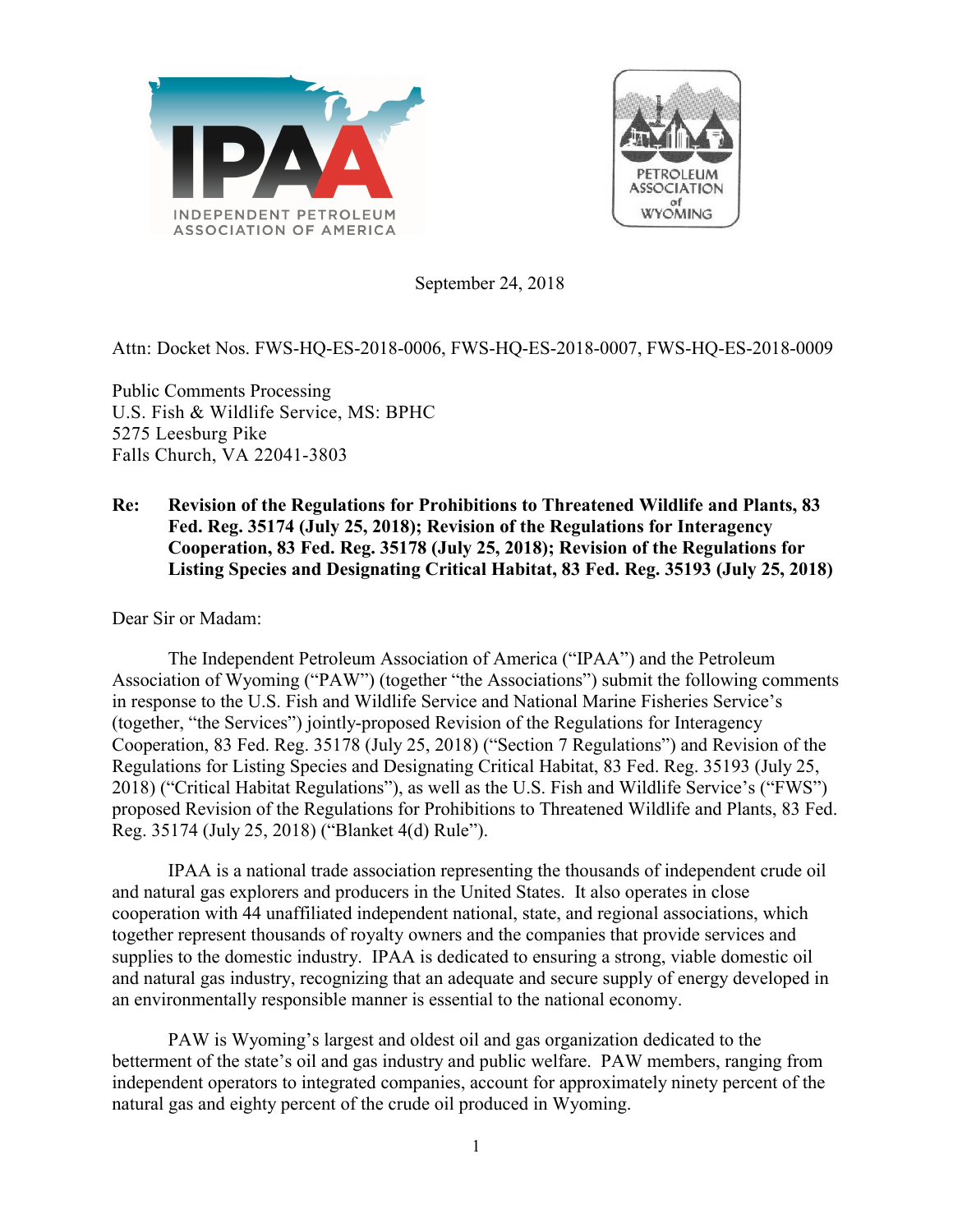### **INTRODUCTION AND SUMMARY OF COMMENTS**

The Associations appreciate the opportunity to comment on FWS's proposed modifications to the Blanket 4(d) Rule and the Services' jointly-proposed revisions to their Critical Habitat Regulations and Section 7 Regulations. We submit these comments based on the information provided in the three regulatory proposals, the experience of IPAA, PAW and our respective members operating under the Endangered Species Act ("ESA") and the regulatory programs currently under consideration, and the additional information cited in this submission.

The Associations represent a major segment of the nation's energy sector, which provides the foundation for this country's ability to grow the economy and provide jobs in an environmentally-sustainable and energy-efficient manner. When it comes to the ESA, one of our main objectives is to ensure that the Services use sound science to implement the statute within the legislative framework that Congress designed, and that they balance the protection of endangered species with the logistics of compliance and the rights of property owners. It is with these goals that we provide the comments below.

Our comments on the three proposed rules are summarized immediately below. Detailed explanations of these comments follow this summary section.

# *Proposed Blanket 4(d) Rule*

- The U.S. Fish and Wildlife Service should finalize its proposed revisions to the Blanket 4(d) Rule so that newly-listed threatened species' needs are addressed only on a speciesspecific basis.
- FWS should enhance the Blanket 4(d) Rule by:
	- $\circ$  Requiring FWS to evaluate each newly-listed threatened species for a special 4(d) rule only at the time it finalizes its listing decision for that species unless previously unavailable information shows that a special 4(d) rule is needed for the species at a later date; and
	- o Requiring FWS to evaluate, within two years, all threatened species that remain subject to the original Blanket 4(d) Rule to determine whether any of those species warrants a special 4(d) rule.

# *Proposed Critical Habitat Regulations*

- The Services correctly recognize that they may not designate any unoccupied areas as critical habitat for a species unless designation of all occupied areas would be insufficient to provide for the conservation of the species. The Services therefore should revise their regulations, as proposed, to codify this understanding.
- The Services correctly recognize that any unoccupied areas that they designate as critical habitat for a species must be "essential to the conservation of" that species. The Services therefore should revise their regulations, as proposed, to codify this understanding.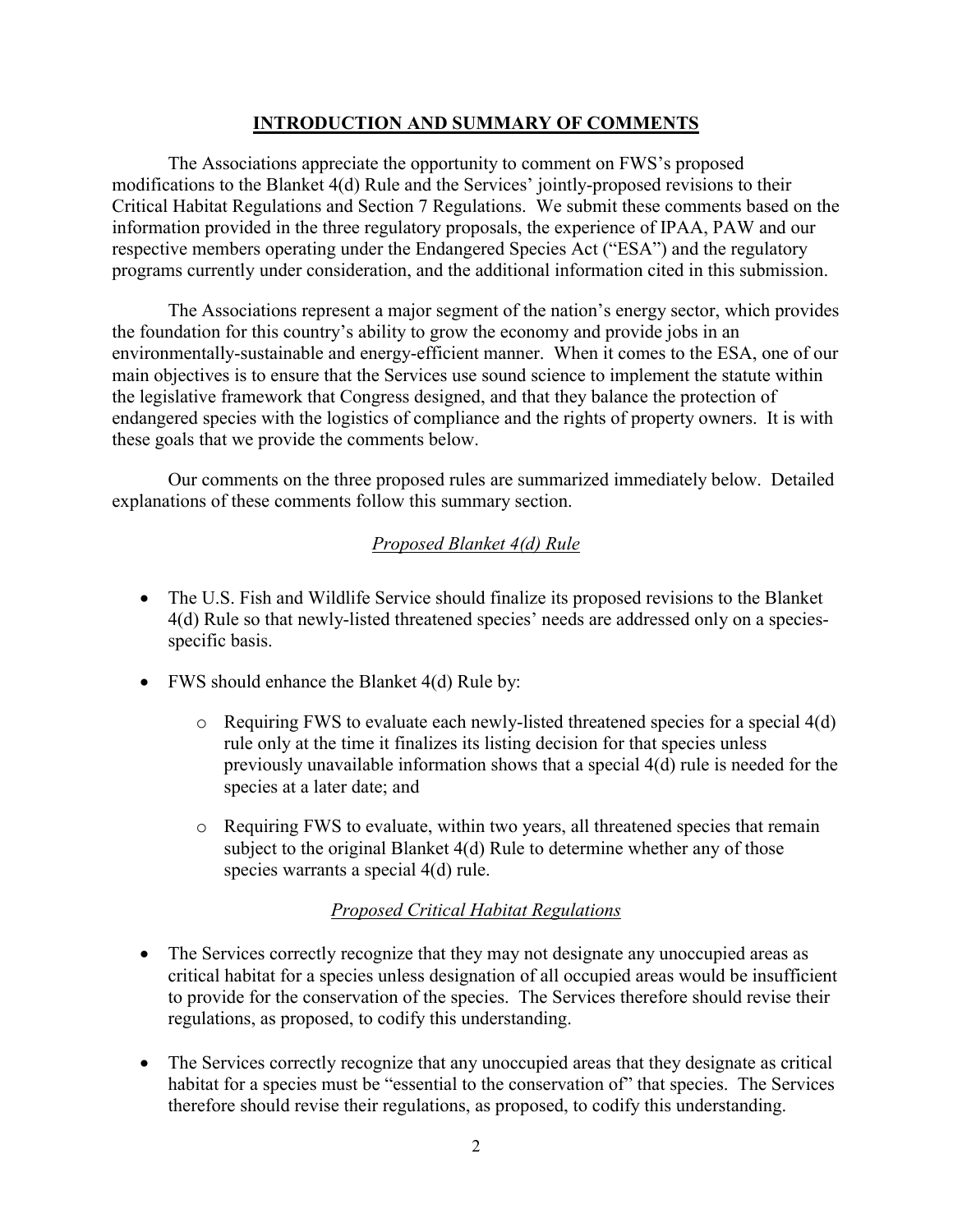# *Proposed Section 7 Regulations*

- The Services must correct their incorrect description of the scope of intra-Service consultations on Section 10 take permits to make clear that the consultation is limited to the effects of the agency action (*i.e.*, the take permit itself), not any underlying projects or activities for which that take permit may be used.
- The Services should streamline the consultation process by:
	- o Identifying all circumstances in which Section 7 consultation is not required and clarifying that consultations are limited to the activities, areas, and effects within the jurisdictional control and responsibility of the action agency;
	- o Specifying what agencies must include in an initiation package to trigger formal consultation and incorporating by reference or relying on analyses from those initiation packages in their biological opinions; and
	- o Developing and instituting an expedited consultation process available for activities with known or predictable effects.
- The Services should revise their Section 7 Regulations to improve effects analyses performed during consultations by:
	- o Revising the definition of "destruction or adverse modification" to ensure that effects determinations consider impacts to critical habitat "as a whole";
	- o Simplifying the definition of "effects of the action" by eliminating the unnecessary categories of different types of effects and instead focusing on any effects and activities that would not occur "but for" the proposed action and that are "reasonably certain" to occur;
	- o Clarifying that identification of the "environmental baseline" is an independent step in the effects analysis; and
	- o Codifying their longstanding position that jeopardy analyses must focus on the anticipated effects from the proposed action itself without performing unauthorized "baseline jeopardy" or "tipping point" analyses.

In line with these comments, and subject to several exceptions discussed below, the Associations urge the Services to finalize the proposed revisions to the regulatory provisions discussed here.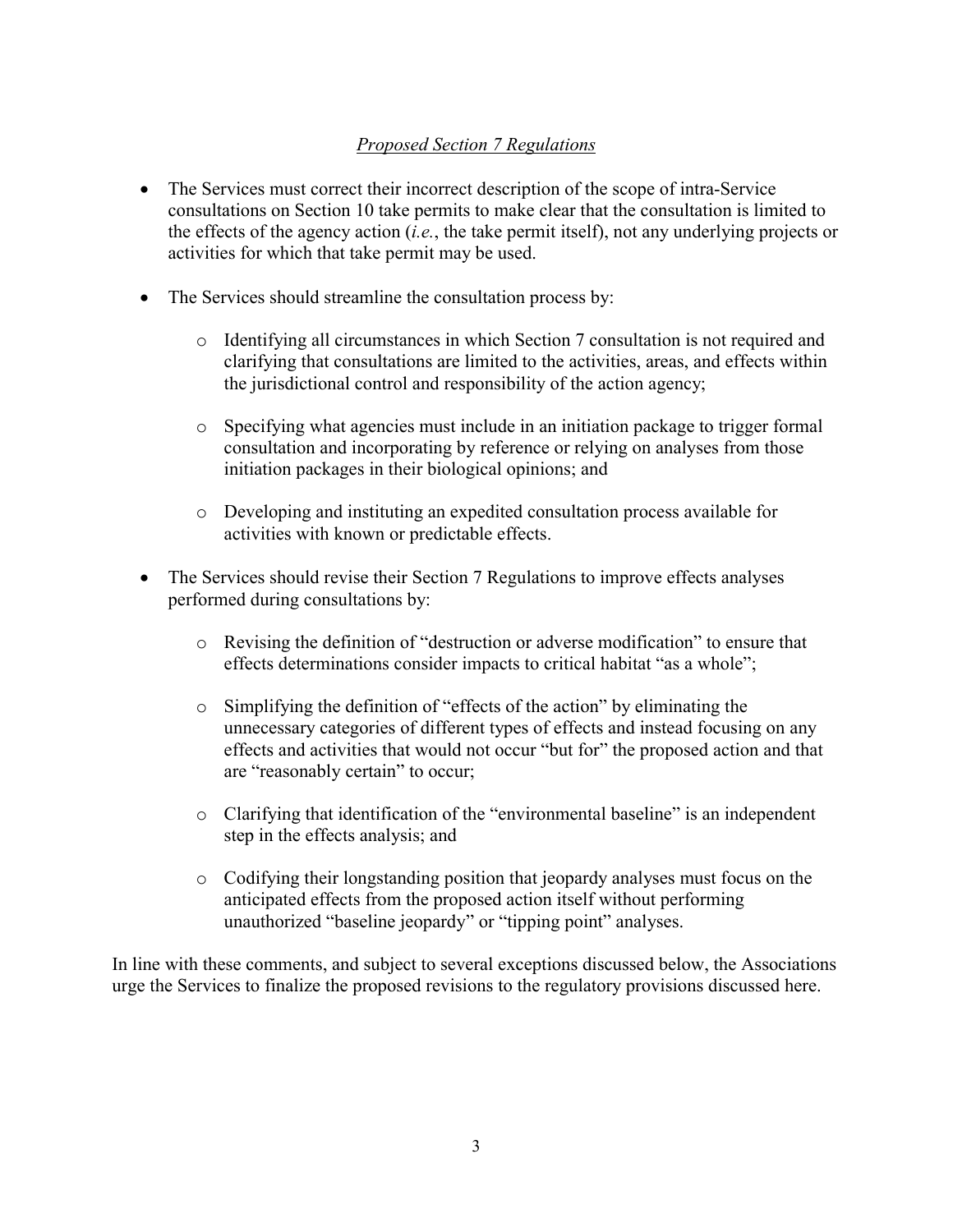#### **DETAILED COMMENTS**

#### **I. Comments on FWS's Proposed Revisions to the Blanket 4(d) Rule**

The Associations support FWS's proposal to revise the Blanket 4(d) Rule. In particular, we agree with FWS that it is inappropriate to continue the practice of automatically extending to threatened species the same heightened protections that Congress created under the ESA for species that are listed as endangered. In addition, we urge FWS to promulgate binding requirements to help accomplish the agency's stated objectives in revising the Blanket 4(d) Rule.

#### **A. FWS Should Finalize Its Proposed Modifications to the Blanket 4(d) Rule.**

FWS proposes to revise the Blanket 4(d) Rule to align it with the National Marine Fisheries Service's ("NMFS") approach for conserving threatened species by establishing specific protections for those species on an as-needed basis. Beyond providing important consistency in the implementation of the ESA, as discussed below, this proposal would conform to Congress' plain intent for FWS to prioritize the protection of species that are endangered over those that are threatened, make efficient use of taxpayer money, and reduce unnecessary regulatory burden on landowners and industry stakeholders.

When enacting the Endangered Species Act, Congress recognized that certain at-risk species were at the brink of extinction and in need of urgent conservation action. Congress defined such "endangered species" in the ESA as "any species which is in danger of extinction throughout all or a significant portion of its range." 16 U.S.C. § 1532(6). The legislature sought to protect these species by establishing sweeping prohibitions on any activity causing the unauthorized "take" of any endangered species. *Id.* § 1538(a). Congress also recognized the importance of identifying and selectively protecting less vulnerable "threatened species," which it defined as "any species that is likely to become an endangered species within the foreseeable future throughout all or a significant portion of its range." *Id.* § 1532(20). Congress chose not to extend the broad take prohibition to every threatened species, however. Instead, it authorized the Services to issue regulations "[w]henever any species is listed as a threatened species" that they consider "necessary and advisable to provide for the conservation of such species," up to and including extending the take prohibition to any threatened species if warranted. *Id.* § 1533(d).

By differentiating between "endangered" species and "threatened" species, Congress intended to create "two levels of protection" under the ESA so that conservation efforts can be readily adapted to every species' needs. *See* S. Rep. 93-307 (July 1, 1973) (explaining the legislative rationale for covering threatened species under the ESA). Congress intended for endangered species to be the top conservation priority and receive the highest level of protection. As Senator Tunney, the floor manager of the bill that became the ESA, explained at the time, Congress designed the statute to "minimiz[e] the use of the most stringent prohibitions," which would "be absolutely enforced only for those species on the brink of extinction." Cong. Research Serv., A Legislative History of the Endangered Species Act of 1973, as Amended in 1976, 1977, 1978, 1979, and 1980, at 357 (1982) (statement of Sen. Tunney).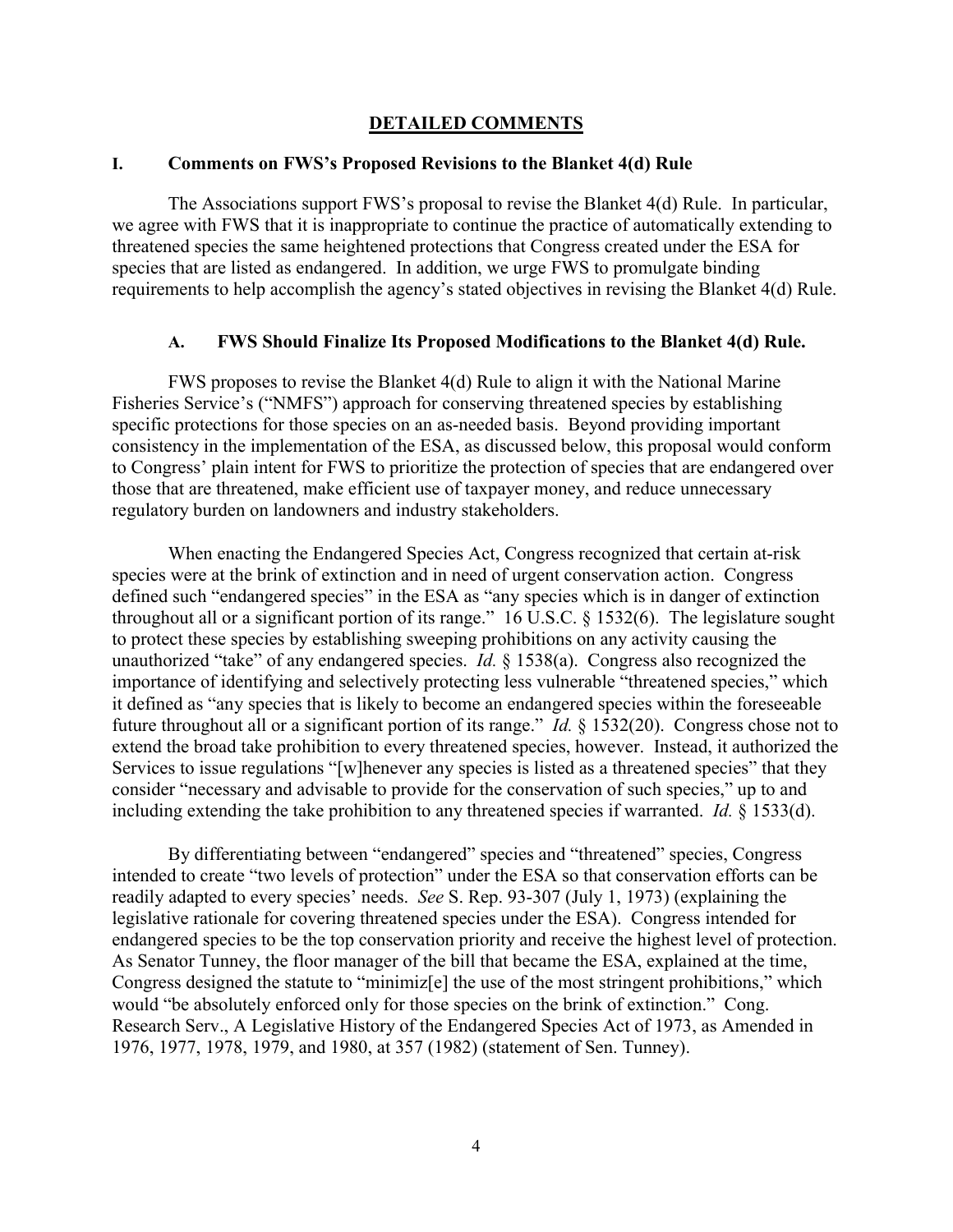NMFS's approach of protecting threatened species on a case-by-case basis with special 4(d) rules only when "necessary and advisable" aligns perfectly with this legislative design. Conversely, FWS's blanket approach of treating all threatened species as though they are endangered absent a special 4(d) rule ignores it. By elevating threatened species to the same high priority as endangered species, FWS has drained its budget, strained its staffing resources beyond capacity, denied the species truly at risk of extinction the attention they need, and unnecessarily impeded economic growth. The impacts of this are difficult to overstate given that FWS regulates over 90% of all species that have been listed under the ESA.

FWS's proposed revisions to the Blanket 4(d) Rule would help to address many of these problems. The proposal would restore the careful conservation program that Congress envisioned when it created two distinct categories of protection for endangered species and threatened species. It would enable the agency to focus its attention and limited resources on the species with the greatest conservation need. And it would remove unnecessary regulatory restrictions on economic activities that do not impact species at risk of extinction. The Associations therefore fully support the proposal and urges FWS to finalize the revised rule as soon as possible.

### **B. FWS Should Incorporate Binding Requirements into the Revised Blanket 4(d) Rule.**

In its notice regarding the proposed revisions to Blanket 4(d) Rule, FWS specifically requests stakeholder input on "our stated intention of finalizing species-specific rules concurrent with final listing rules, including whether we should include any binding requirement in the regulatory text to do so, such as setting a timeframe for finalizing species-specific rules after a final listing or reclassification determination. 83 Fed. Reg. at 35175. The Associations believe it is necessary not only to impose a mandatory timeframe for finalizing special 4(d) rules concurrently with listing/reclassifying a species as threatened, but also to establish mandatory criteria and timeframes for developing special 4(d) rules for threatened species listed/reclassified after the effective date of this regulation but for which FWS did not finalize a special 4(d) rule at the time of the listing decision. In addition, we recommend that FWS set a mandatory deadline for reviewing the list of threatened species covered by the original Blanket 4(d) Rule to determine whether special 4(d) rules are warranted for any of those species.

> 1. *For any species listed as threatened after the effective date of the revised Blanket 4(d) Rule, FWS should finalize a special 4(d) rule for that species concurrent with the final listing decision and only promulgate a special 4(d) rule later on if new information warrants doing so.*

In its proposal to revise the Blanket  $4(d)$  Rule, FWS explained that there are numerous benefits to adopting NMFS's species-by-species approach to conserving threatened species under the ESA. For example, FWS highlighted that species-specific rules remove redundant permitting requirements, facilitate implementation of beneficial conservation actions, and make better use of limited personnel and fiscal resources by focusing prohibitions on the stressors that contribute to the threatened status of a particular species. 83 Fed. Reg. at 35175. FWS could enhance these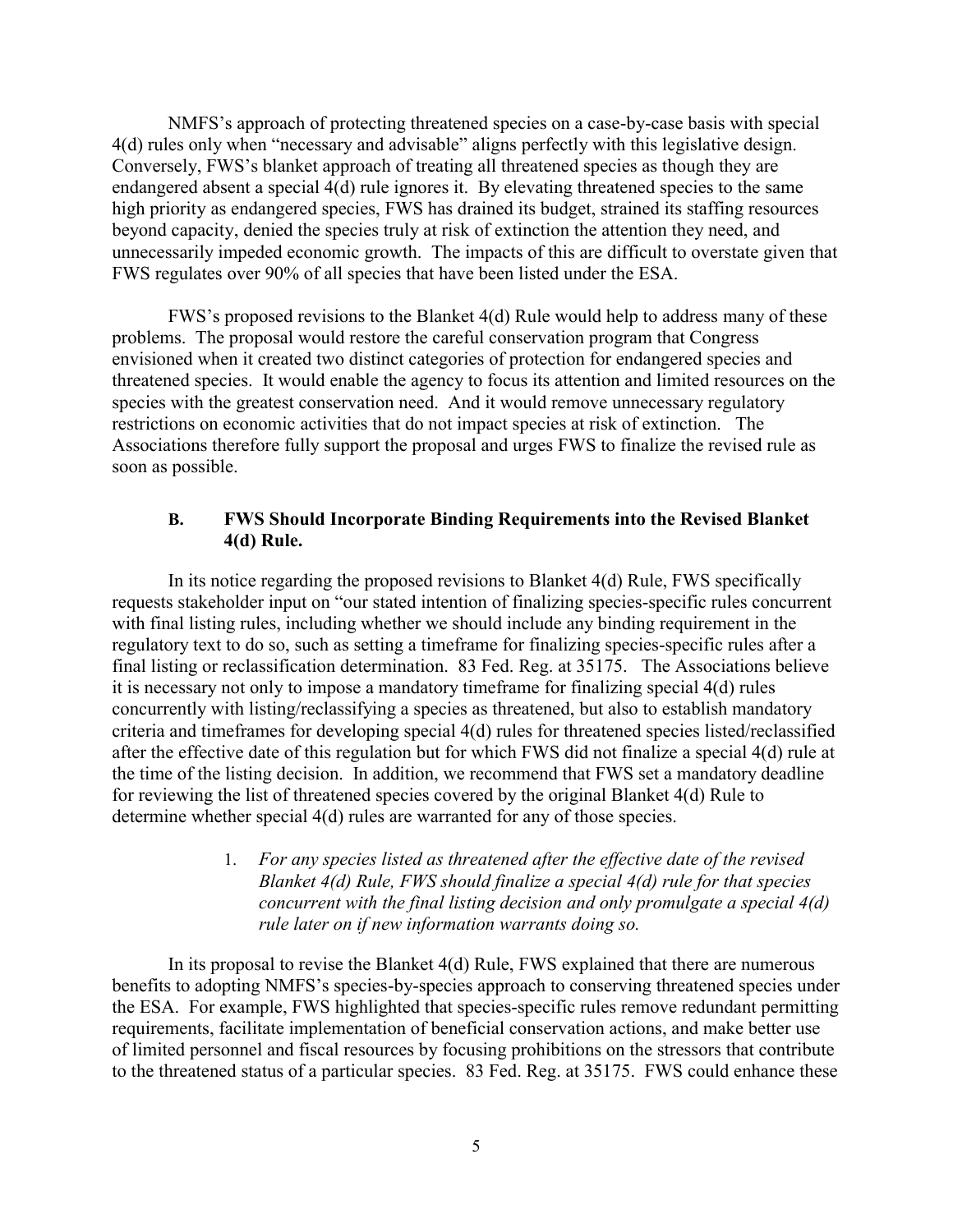benefits even further by imposing express timing requirements and criteria on developing special 4(d) rules for newly-listed threatened species.

For example, when evaluating a proposed new listing decision or reclassification for a threatened species, FWS should determine, based on the best information currently available, whether that species warrants a special 4(d) rule if the decision or reclassification is finalized. If the best available science demonstrates that developing a special 4(d) rule is "necessary and advisable for the conservation of such species," as required by Section 4 of the ESA (16 U.S.C. §1533(d)), then FWS should be required to promulgate that special 4(d) rule concurrently with the final decision. Conversely, if the best available science does not demonstrate that a special 4(d) rule is warranted at that time, FWS should expressly say so in the final listing or reclassification decision. In the same vein, FWS should be precluded from developing a special 4(d) rule after a new species has been listed or reclassified as threatened unless the agency identifies new information that was not available at the time of the listing/reclassification decision *and that independently warrants* issuance of such a rule.

These requirements would function together to achieve FWS's stated intent for revising the Blanket 4(d) Rule. In doing so, they would benefit species conservation, FWS, and the regulated community alike. Specifically, they would ensure that FWS fully considers and utilizes the best available science when evaluating each new species' listing status. That will benefit conservation efforts by addressing the stressors to threatened species at the earliest possible time. In addition, they will improve administrative efficiency and create synergies by requiring agency biologists to identify and focus on all aspects of a species' stressors and conservation needs simultaneously. That, in turn, will help to conserve agency resources, allowing FWS to allocate additional staffing and budget for the protection of species that need it most. And they will benefit the regulated community by increasing predictability without sacrificing species conservation.

### 2. *Within two years, FWS should review each species listed as threatened before the effective date of the revised Blanket 4(d) Rule to determine whether a special 4(d) is warranted.*

The Associations also urge FWS to take the steps necessary to extend the benefits of the revised Blanket 4(d) Rule to species that were listed as threatened before the rule was revised. FWS should do that by codifying a mandatory two year deadline for evaluating each of those threatened species to determine whether a special 4(d) rule is "necessary and advisable for" its conservation. As part of this process, FWS should publish notice in the Federal Register within sixty (60) days after finalizing the rule requesting public comment on any species for which continued regulation under the original Blanket 4(d) Rule is no longer appropriate. If the agency determines that any of those species warrants a special 4(d) rule, it then should identify a schedule, not to exceed two additional years, for proposing and reaching a final decision on that rule.

A requirement of this sort will help to achieve FWS's goals by reducing wasteful expenditures of agency time and resources on unnecessary protections and creating conservation programs that are tailored directly to the needs of each species. It also will help to reduce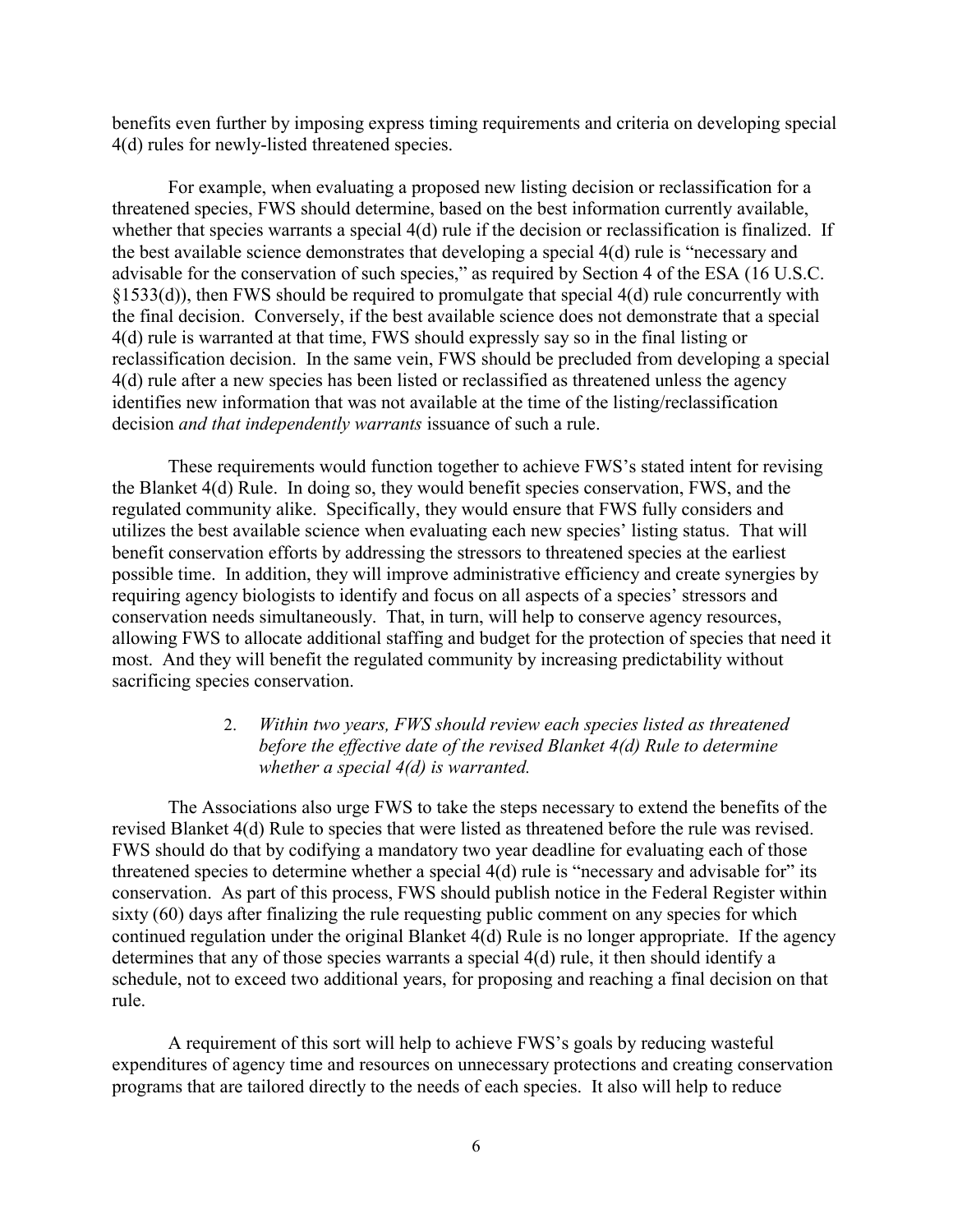redundant permitting requirements and remove unnecessary restrictions on the regulated community.

## **II. Comments on the Critical Habitat Regulations: Designating Unoccupied Areas as Critical Habitat**

A primary concern of the regulated community with the recent administration of the ESA has been the Services' expansion of their discretion to list species and designate critical habitat. That concern deepened considerably in 2016 when the Services revised their regulations for designating critical habitat because the Services granted themselves new power to make those designations in a way that Congress never intended. In particular, the Services eliminated the distinction between areas occupied by a species and unoccupied areas for purposes of designating critical habitat. That marked a major and unauthorized change by allowing the Services to designate critical habitat in areas where listed species do not live and, for the first time, in areas where listed species have never lived. As explained below, the Associations believe that those new provisions are contrary to law and urge the Services to restore reasonable restraint on the scope of critical habitat designations by finalizing their proposed revisions in the Critical Habitat Regulation on this issue.

## **A. The Services May Not Designate Any Unoccupied Areas Unless Designation of All Occupied Areas Would Be Inadequate.**

Before revising their regulations in 2016, the Services had recognized for nearly 35 years that the authority to designate critical habitat in areas where listed species do not live is far more limited than the authority to designate critical habitat in areas where they do. The Services first codified that understanding in their regulations in 1980, explaining that "the Director shall designate as Critical Habitat areas outside the geographical area presently occupied by a species only when a designation limited to its present range would be inadequate to ensure the conservation of the species." 50 C.F.R. § 424.12(f) (1980). Each time they amended their joint regulations over the subsequent years, the Services reaffirmed that understanding by carrying forward that provision virtually unchanged. *See id.* § 424.12(e) (2013) ("The Secretary shall designate as critical habitat areas outside the geographical area presently occupied by a species only when a designation limited to its present range would be inadequate to ensure the conservation of the species."). In 2016, however, the Services abandoned that longstanding interpretation based on a newfound belief that it "is both unnecessary and unintentionally limiting" and replaced it with a provision designed to increase critical habitat designations in unoccupied areas. *See* 79 Fed. Reg. at 27073. That change was contrary to law.

Congress drafted the ESA's definition of "critical habitat" carefully to ensure that the Services designate occupied areas and consider the benefits of those designations before designating any unoccupied area as critical habitat. In that definition, Congress made clear that occupied areas and unoccupied areas are not on equal footing by segregating the two and attaching different standards to each:

 Occupied critical habitat is "the specific areas within the geographical area occupied by the species, at the time it is listed . . ., on which are found those physical or biological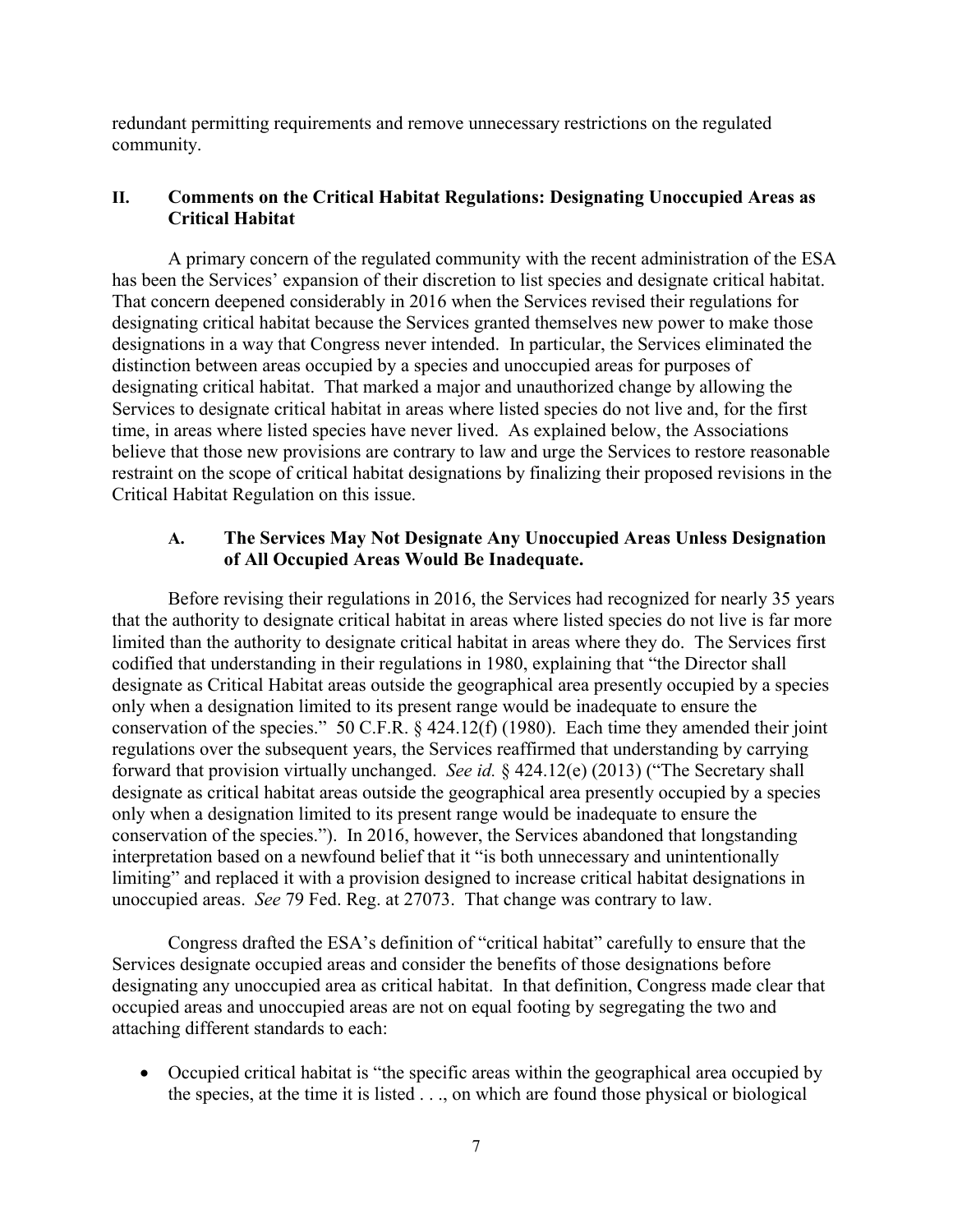features (I) essential to the conservation of the species and (II) which may require special management considerations or protection." 16 U.S.C.  $\S$  1532(5)(A)(i).

 Unoccupied critical habitat is "specific areas outside the geographical area occupied by the species at the time it is listed . . ., upon a determination by the Secretary that such areas are essential for the conservation of the species." *Id.* § 1532(5)(A)(ii).

Several aspects of these definitions demonstrate that Congress intended, as the Services had understood for over three decades, that the Services may designate unoccupied habitat only if occupied habitat designations would be inadequate to conserve a species.

As a preliminary matter, by defining occupied critical habitat and unoccupied critical habitat differently, Congress signaled a plain intent to treat the two differently. Congress then instructed the Services how to do that. It began by defining occupied critical habitat first within that provision, making clear that the occupied habitat definition informs and contextualizes the unoccupied critical habitat definition. *Bailey v. United States*, 516 U.S. 137, 145 (1995) (explaining the importance of "placement and purpose" to statutory interpretation because "[t]he meaning of statutory language, plain or not, depends on context"). It then defined occupied critical habitat so that occupied areas constitute critical habitat (pending official designation by the Services) simply by exhibiting necessary "physical or biological features." 16 U.S.C. § 1532(5)(A). Conversely, Congress drafted the definition for unoccupied areas so that they are not considered critical habitat unless the Services make an affirmative "determination" that they "are essential for the conservation of the species." *Id.* § 1532(5)(A)(ii).

Because Congress drafted the ESA to require a single designation of critical habitat for a species, rather than separate designations for occupied and unoccupied areas, the Services must make that determination against the backdrop of the occupied areas that already would qualify as "critical habitat" by virtue of their containing the requisite "physical or biological features." In other words, the occupied areas that already meet the "critical habitat" definition provide the baseline for the Services' determination of whether any unoccupied areas "are essential for the conservation of the species." And if that baseline of occupied critical habitat already is sufficient to conserve a species, the Services may not then find that any unoccupied areas "are *essential to*" that species' conservation as the ESA requires.<sup>1</sup> Thus, the Services may not designate unoccupied critical habitat unless occupied habitat is inadequate to conserve the species – exactly as the Services had recognized in the regulations they eliminated in 2016.

The ESA's legislative history further supports this conclusion. Both houses of Congress spoke to this issue when drafting the ESA's current critical habitat provisions, inarguably communicating that designations in unoccupied areas should be done sparingly, if at all. In the U.S. Senate, lawmakers explained that unoccupied habitat and occupied habitat are not equal:

l

<sup>&</sup>lt;sup>1</sup> Congress's use of the definite article "the" to describe "*the* specific areas" occupied by a species but omission of a similar definite article when describing "specific areas" unoccupied by the species further supports this conclusion. "The definite article 'the' particularizes the subject which it precedes. It is a word of limitation …." *American Bus Ass'n v. Slater*, 231 F.3d 1, 4-5 (D.C. Cir. 2000). Thus, in this context, Congress's use/omission of definite articles makes clear that critical habitat includes *those specific* occupied areas that contain the requisite "physical or biological features" and then *any additional* specific unoccupied area that would be essential for conserving the species.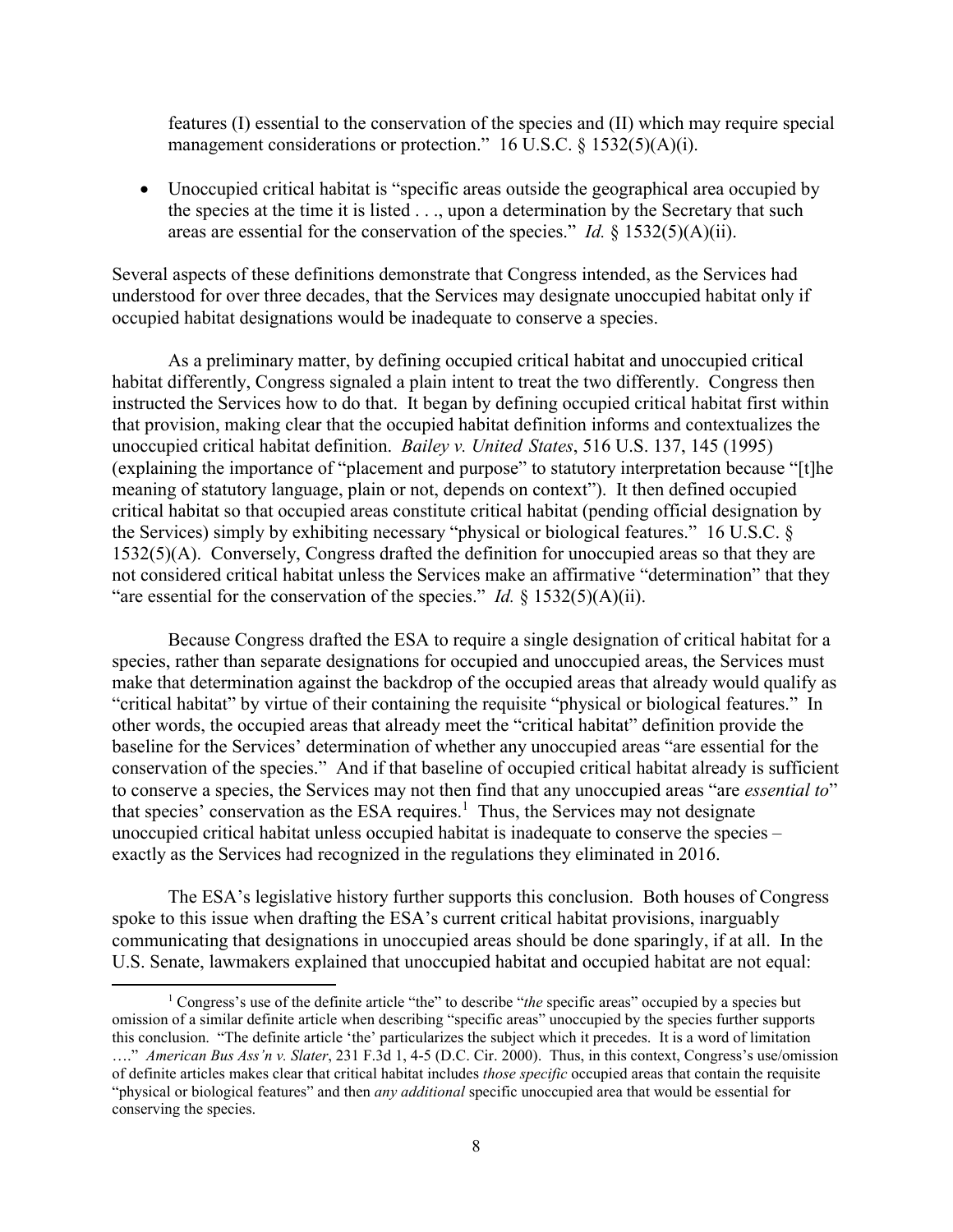It has come to the committee's attention that under present regulations the Fish and Wildlife Service is now using the same criteria for designating and protecting areas to extend the range of an endangered species as are being used in the designation and protection of those areas that are truly critical to the continued existence of a species. There seems to be little or no reason to give exactly the same status to lands needed for population expansion as is given to those lands which are critical to a species' continued survival.

The Senate Committee on Environment and Public Works Report on S. 2899, S. Rep. No. 95- 874, at 947-48 (1978). Lawmakers in the U.S. House of Representatives went even further, admonishing the Services that "the Secretary *should be exceedingly circumspect* in the designation of critical habitat outside of the presently occupied area of the species." The House Committee on Merchant Marine and Fisheries Report on H.R. 14104, H.R. Rep. No. 65-1625, at 742 (1978) (emphasis added). Together these statements further demonstrate that Congress intended the Services to consider critical habitat designations in occupied areas first and then in unoccupied areas only when biologically necessary.

For these reasons, the Services' critical habitat regulations adopted in 2016 are arbitrary and capricious and contrary to law. They inject too much discretion into the critical habitat designation process and allow the Services to designate areas that do not meet the statutory definitions. They impermissibly blur the lines between critical habitat designations for occupied and unoccupied areas and allow designations to extend far beyond the bounds that Congress contemplated in the ESA. The Associations therefore support the Services' plan to revise their critical habitat regulations and believe that the proposal is an appropriate and lawful way to do so.

### **B. Designations of Unoccupied Areas as Critical Habitat Should Be Limited to Areas "Essential to the Conservation of a Species."**

In promulgating their 2016 regulatory revisions, the Services introduced a separate concerning new policy that allows them to freely designate critical habitat in areas where a species has never before lived based on possible climate change and other macro environmental effects. *See* 79 Fed. Reg. at 27073. Such designations exceed the Services' authority. As a result, the Associations support the Services' proposal to correct this problem by incorporating into their regulations the concepts of "efficient conservation" and "reasonable likelihood that the [designated] area will contribute to the conservation of the species." 83 Fed. Reg. at 35198, 35201.

The Services should adopt these two concepts in their revised regulations because the ESA allows them to designate unoccupied areas as critical habitat only when those areas "are essential for the conservation of the species." 16 U.S.C. § 1532(5)(A)(ii). Because the statute refers to areas that "are essential" (*i.e.*, currently), rather than to areas that "may be" or "will be essential" (*i.e.*, in the future), the Services should not designate unoccupied areas that it predicts may become essential to a species' recovery at some unknown future date. The agencies'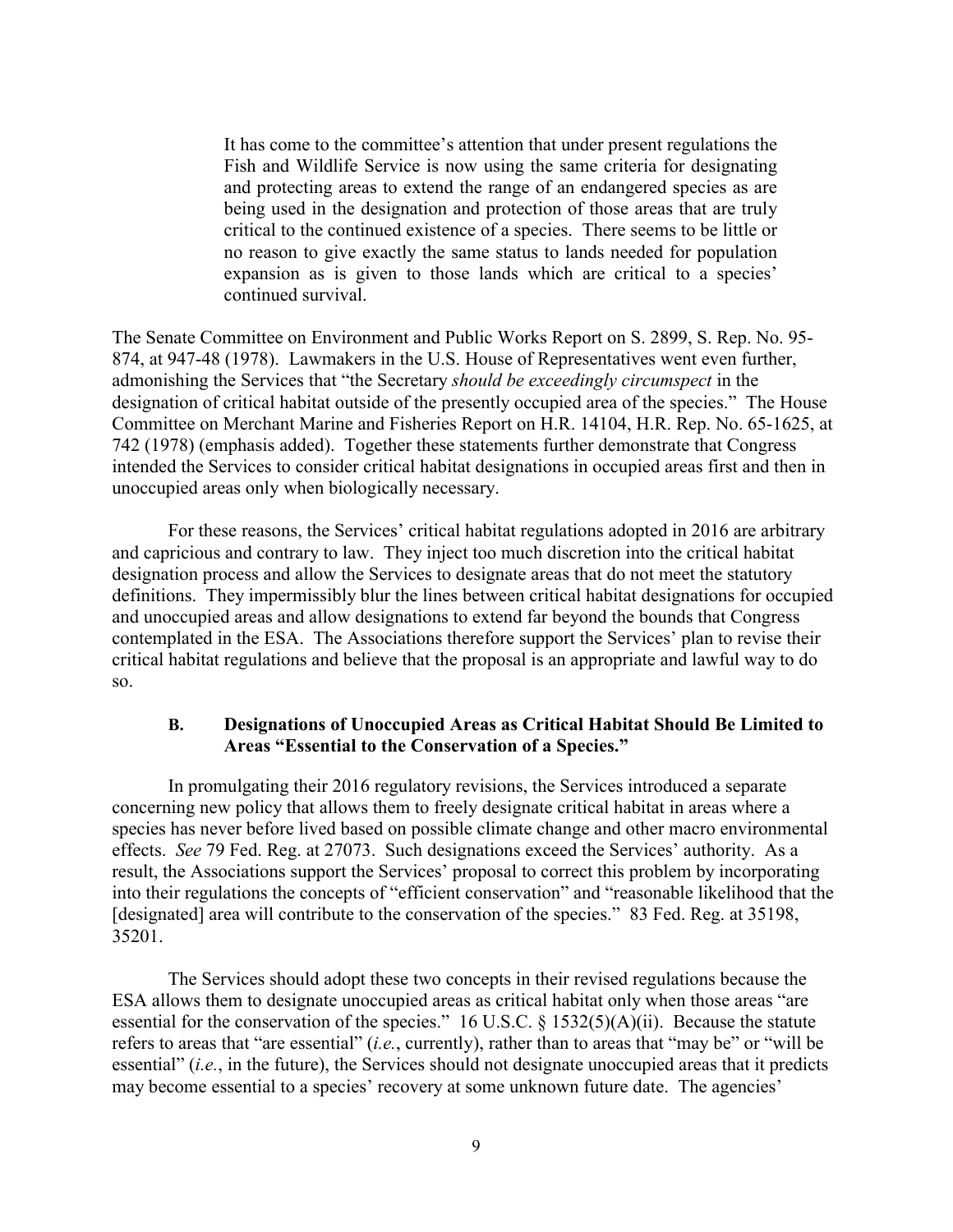proposed "essential conservation" standard would avoid that impermissible outcome by requiring them to conclude that designating an unoccupied area would be "effective, [that] societal conflicts [would be] minimized, and [that] resources expended [would be] commensurate with the benefit to the species." *See* 83 Fed. Reg. at 35198. Put simply, if a species have never lived in an area, and it is uncertain if or when it might live in the area in the future, these criteria would not be met.

Similarly, the Services' proposed "reasonable likelihood" standard would prevent speculative designations of unoccupied areas premised on hypothetical future benefits. The proposal would accomplish this by reiterating the Services' obligation to rely on the "best available science" and requiring them to consider, among other things, whether the area "is currently or *likely to become* usable habitat for the species" and "how valuable the potential contributions of the area *are* to the conservation of the species." *See id.* (emphasis added). As the Services recognize in their proposal, this standard would require them to consider "the current state of the area" and the extent to which the area must change "to become usable." *Id.*  Again, areas that have never been occupied by a species could not satisfy this standard if its utilization of the area depends on predicted future events like climate change or shifts in the species' range or migration patterns if the timing and extent are uncertain.

The Associations support the Services' plan to incorporate these concepts under the proposed Critical Habitat Regulations to ensure that unoccupied areas truly are "essential to the conservation of [the] species," as the ESA requires. 16 U.S.C. § 1532(5)(A)(ii). These revisions also will help to ensure that the Services comply with the ESA's requirement to designate critical habitat based on the "best scientific data available." *Id.* § 1533(b)(2). If the best science does not demonstrate that an area is essential to a species' survival or recovery or show that a species is likely to use the area in its present condition, even the best inference-backed prediction cannot meet that standard. *See Bennett v. Spear*, 520 U.S. 154, 176 (1997) (observing that the ESA requires agencies to use the best available science "to ensure that the ESA not be implemented haphazardly, on the basis of speculation or surmise").

#### **III. Comments on the Proposed Section 7 Regulations**

The Associations' members and affiliates represent about 95 percent of American oil and natural gas wells, produce about 54 percent of American oil, and are responsible for more than 85 percent of American natural gas. Many of their activities require federal permits or other federal authorization (e.g., activities on federal lands), and therefore trigger the requirements of Section 7 of the ESA. We have constant exposure to federal agencies' conduct of the Section 7 program, and we have witnessed both the benefits to be gained from efficient, organized consultations and the damage that can result from undisciplined consultations. As a result and as discussed below, the Associations strongly support the Services' efforts to streamline the Section 7 process and to clarify several aspects of the effects analyses performed during consultations. Before addressing the aspects of the proposal that we support, however, we are compelled to respond to the Services' surprising discussion of the scope of intra-Service consultations on Section 10 permits, which is both misplaced and misinformed.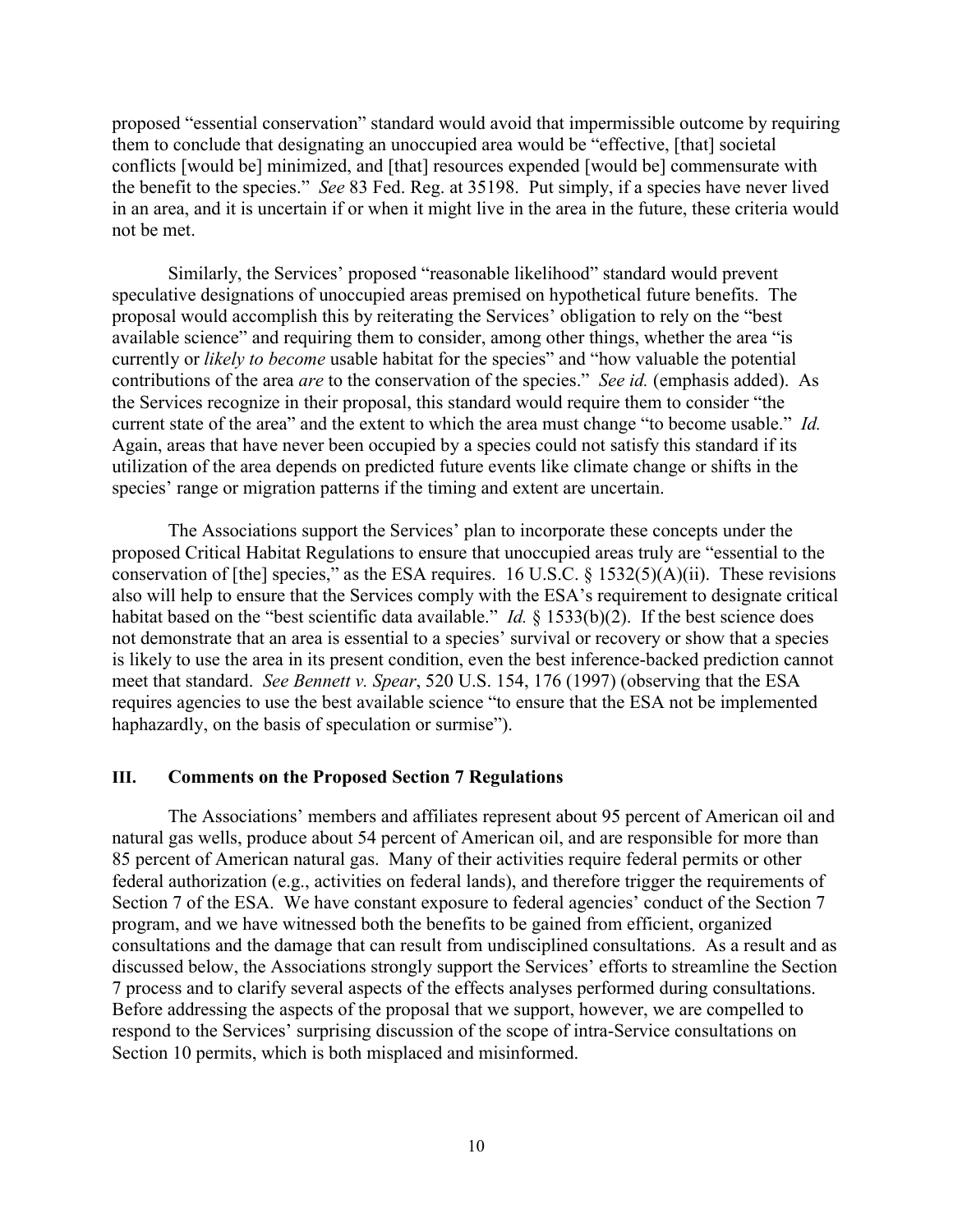#### **A. The Services Must Correct Their Incorrect Description of the Scope of Intra-Service Consultations on Section 10 Permits.**

Notwithstanding the Associations' support for the Service's proposed streamlining provisions in the Section 7 Regulations, we object to the description in the proposal of the scope of intra-Service consultation on Section 10 permits. In discussing the proposed revisions to 50 C.F.R. § 402.14(h) regarding streamlining formal consultations for Section 10 permits (e.g., incidental take permits issued for habitat conservation plans), the notice states that "the Service issuing the permit would have to ensure that its determination regarding jeopardy and destruction or adverse modification is not limited to the species for which the permit is authorizing take, but that it covers all listed species and all designated critical habitat under the Service's jurisdiction affected by the proposed action." 83 Fed. Reg. at 35188. While it is unclear why the Services chose to discuss this extrinsic topic in the proposed revisions to the Section 7 Regulations, their statement is contrary to law and now must be corrected.

Section 7(a)(2) of the ESA provides that "[e]ach Federal agency shall, in consultation with and with the assistance of the Secretary, insure that *any action authorized, funded, or carried out by such agency* . . . is not likely to jeopardize the continued existence of any [listed] species or result in the destruction or adverse modification of [critical] habitat." 16 U.S.C. § 1536(a)(2) (emphasis added). In the context of a Section 10 permit, the agency action is the issuance of the permit to take the listed species identified by the permit applicant. *See id.* § 1539(a) (requiring the Services to issue a permit for the take of listed species if specific permit issuance criteria are met). That specific "take" is the action that the Services authorize, not the projects or activities for which the Section 10 permit may be used. The Services have no jurisdiction over those projects or activities themselves, and they cannot authorize or withhold authorization for them. *See generally id.* §§ 1531-1544. In fact, those projects and activities regularly occur without Section 10 permits. As a result, under the express terms of Section 7, the scope of intra-Service consultations on Section 10 permits is limited to the impacts of the permit authorization  $-i.e.,$  take of the listed species covered under the permit. No other activities are authorized by Section 10 permits, and Section 7 does not allow the Services to consult on actions they do not authorize. $2$ 

Because the description in the proposed Section 7 Regulations of the scope of intra-Service consultations on take permits is wrong, it would be vulnerable to an immediate facial challenge as arbitrary and capricious and contrary to law under the Administrative Procedure Act if the Services included it as part of their final revisions. The Associations therefore request that the Services expressly correct this mistake for purposes of the record and, further, include in the final revised regulations a description of the appropriate scope of intra-Service consultations on Section 10 permits as described above. To assist the Services with this, we request that they include the following language in 50 C.F.R. § 402.14(h)(3)(ii): "For intra-Service consultations on the issuance of permits under Section 10(a) of the Act, the scope of the Service's opinion

 $\overline{a}$ 

<sup>&</sup>lt;sup>2</sup> To be clear, potential effects to non-covered listed species and critical habitat from any activity or project for which a Section 10 permit is used likewise should not be analyzed under Section 7 as "cumulative effects." That is because there would be no effects to those species and habitat that would occur but for the Services' issuance of the Section 10 permit, and therefore no effects to those resources to aggregate with the impacts from future State or private activities in the action area. *See* 50 C.F.R. § 402.02.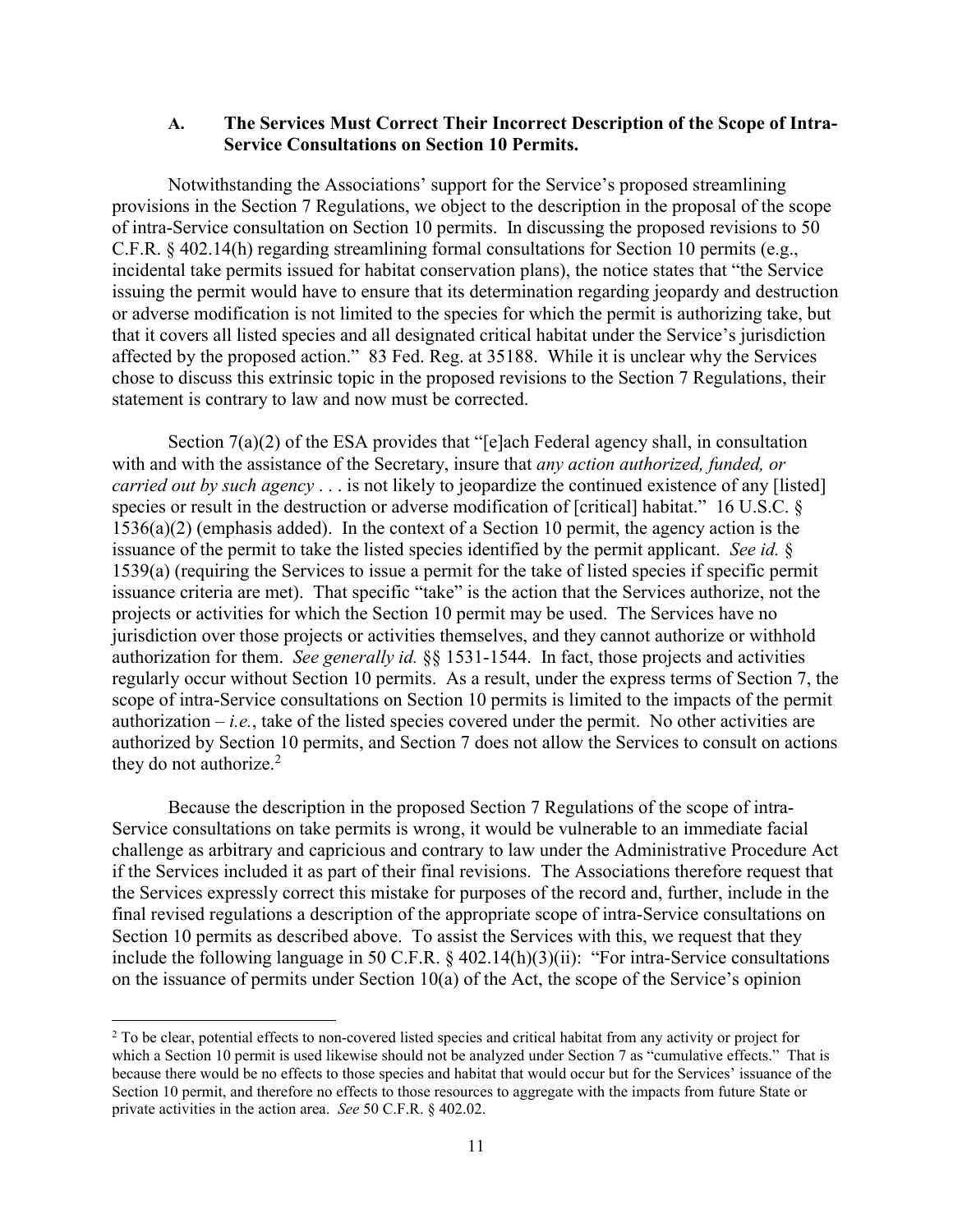should be commensurate with the scope of the agency action, which is limited to authorizing take of the species covered under the permit."

### **B. The Services Should Incorporate Appropriate Streamlining Measures into their Section 7 Consultations.**

IPAA and PAW appreciate the Services recognizing that the Section 7 consultation process can be improved and made more efficient. We support the proposals to (1) eliminate the requirement to consult on federal actions from which take is not anticipated, (2) encourage adoption of federal agency initiation packages in biological opinions ("BOs"), and (3) establish an "expedited consultation" process. Taking these important steps will help to save agency time and resources by focusing attention on activities with appreciable impacts to species and critical habitat, reduce redundancy and gratuitous reviews by federal agencies, and decrease cost overruns and schedule delays for critical energy projects.

While the Associations support these proposals, we are concerned that in some cases they lack sufficient detail. We therefore ask that the Services provide additional explanation in the final revisions on several points. In addition, we believe that the Services should include additional categories of activities for which consultation should not be required or that should be eligible for expedited consultation.

> 1. *The Services should identify all circumstances in which Section 7 consultation is not required and clarify that consultations are limited to the activities, areas, and effects within the jurisdictional control and responsibility of the action agency.*

The Associations agree with the Services that it is important to clarify in 50 C.F.R. § 402.03 of the Section 7 Regulations that consultation is unnecessary when an agency action is not expected to result in take of a listed species or destruction or adverse modification of designated critical habitat, would "have effects that are manifested through global processes," or result in either wholly beneficial effects or effects that cannot be "measured or detected in a manner that permits meaningful evaluation." 83 Fed. Reg. at 35185.

The Services should make clear that federal agencies should not consult under Section 7 on agency actions that are not expected to result in impacts that rise to the level of take or adversely affect critical habitat. Put simply, such actions should never trigger consultation with the Services because they do not present a risk of jeopardizing the continued existence of a listed species or destroying or adversely modifying critical habitat as Section 7 contemplates. *See* 16 U.S.C. § 1536(a)(2). Fortunately, some federal agencies already recognize this and do not initiate consultation in "no effect" situations, but it is important that the Services explain this in their regulations to achieve greater consistency among all federal agencies and conserve administrative resources.

The Services likewise should explain that federal agencies should not request consultation when the effects of a federal action result from global processes. This is particularly important when those effects (1) cannot be reliably predicted or measured at the scale of a listed species' current range *or upon designated critical habitat*, or (2) would result in a small or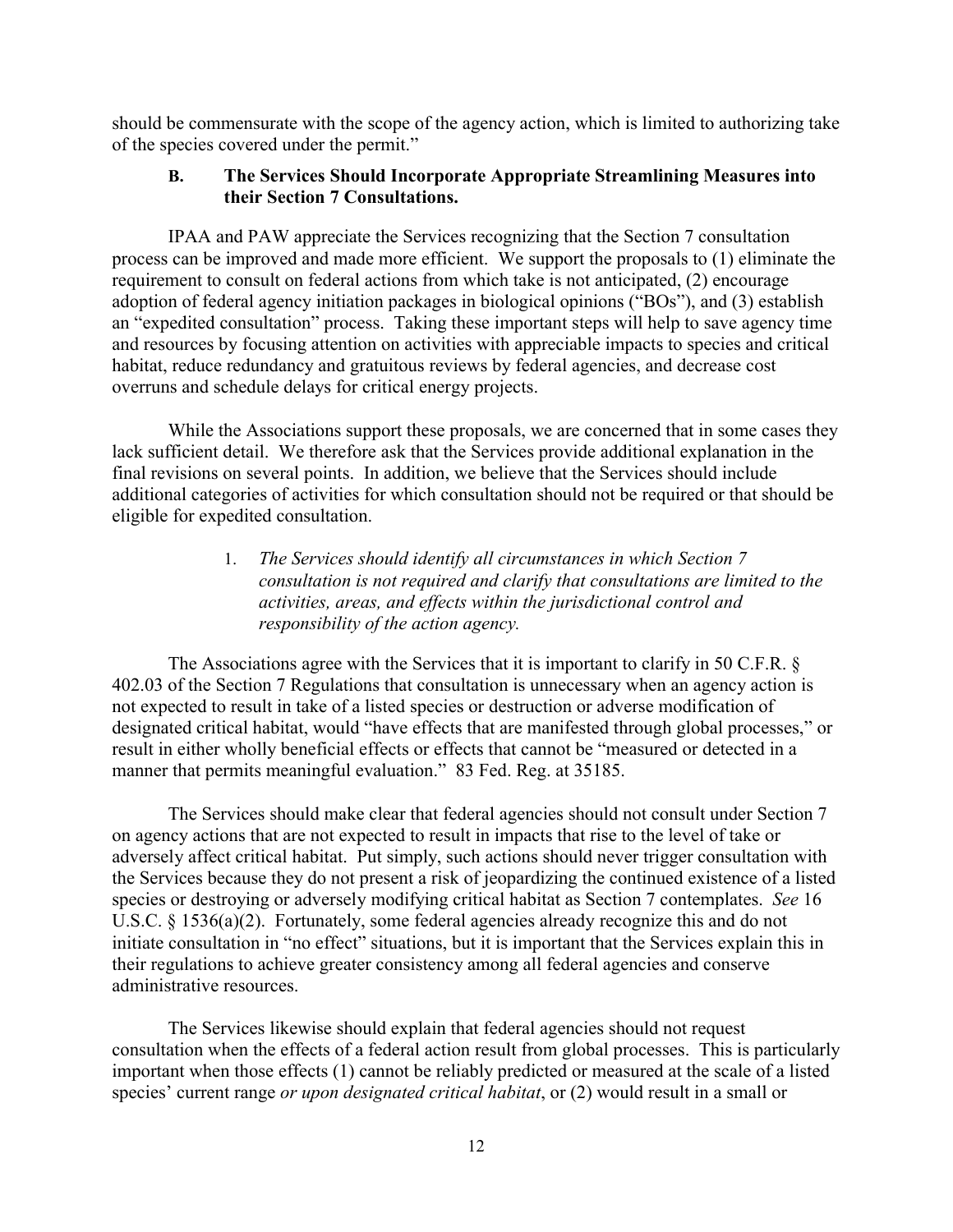insignificant impact *within the action agency's control* on any listed species and critical habitat (emphasis reflects additional clarification recommended by the Associations). Making these changes, as further modified by the Associations in the italicized text above, is fully in line with the requirements of Section 7 and would provide needed assurances to federal agencies that are uncertain of the limits on their duty to consult with the Services. To provide the necessary level of guidance to prospective consulting agencies and receive deference from a reviewing court in the event of litigation over compliance with this provision, however, the Services should define the "global processes" that this provision contemplates. To that end, we suggest that the Services define "global processes" to mean "global phenonema on which the proposed federal action has no more than an incremental effect that cannot practicably be measured using available technology."

The Associations also agree that the Services should explain that action agencies should not request consultation on actions for which the expected effects cannot *practicably* be measured or detected *using available methods* in a manner that allows for meaningful evaluation (emphasis reflects additional clarification recommended by the Associations). Such a clarification would be help to harmonize the Service's regulatory statement of applicability with the "reasonably certain" standard that they have incorporated into the Section 7 effects analysis under 50 C.F.R.  $\S$  402.14(g)(7). That said, it is important to include both practicability and availability standards in such a provision to ensure that it is implemented in a reasonable way.

Finally, the Services requested comment on "whether the scope of a consultation under Section 7(a)(2) should be limited to only the activities, areas, and effects within the jurisdictional control and responsibility of the regulatory agency." 83 Fed. Reg. at 35185. The Associations support the Services including such a clarification in the Section 7 Regulations to ensure that consultations comport with the requirements of the ESA. Section  $7(a)(2)$  expressly limits the scope of consultations in this way: "Each Federal agency shall, in consultation with and with the assistance of the Secretary, *insure that any action authorized*, funded, or carried out *by such agency* . . . *is not likely to* jeopardize the continued existence of any [listed] species *or result in* the destruction or adverse modification of [critical] habitat." 16 U.S.C.  $\S$  1536(a)(2). By its plain language, Section 7 limits consultations to only those things that the action agency can control. Accordingly, the Services should clarify that consultations should only address the activities, areas, and effects within the action agency's statutory authority.

### 2. *The Services should specify what is necessary to initiate formal consultation and encourage reliance on initiation packages in BOs.*

Completion of Section 7 consultation is a key requirement of the federal permitting process for the majority of energy development projects. As a result, delays in the consultation process translate into delays in those projects receiving their permits. Unfortunately, these delays happen all too often. In many cases they result from action agencies stalling the submission of a complete initiation package to accommodate internal scheduling and other issues that are unrelated to the proposed action or from the Services finding that a robust initiation package submitted by an agency is insufficient to initiate consultation. And when the Services initiate consultations, the process frequently is inefficient because they spend time performing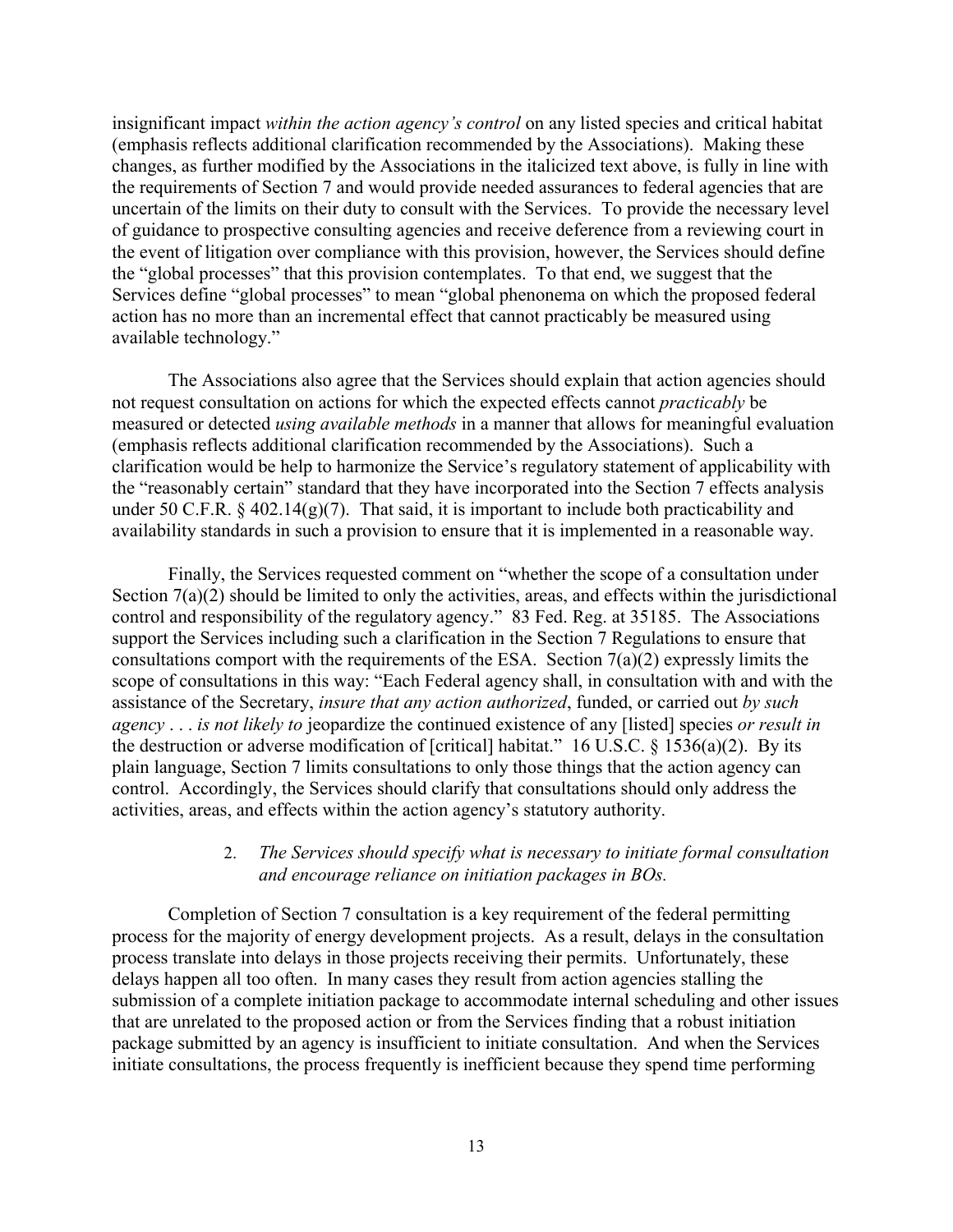analyses that already are provided in the initiation package. IPAA and PAW therefore agree that it is important to revise the Section 7 Regulations to address these problems.

The Associations support the Services' proposed revisions to 50 C.F.R. § 402.14(c) to clarify what is necessary to initiate consultation. We also support the Services' proposal to affirm that other documents, such as those prepared as part of NEPA and/or equivalent state environmental review processes, grant applications, and documents supporting permit applications, may serve as a substitute for more "traditional" initiation packages when they contain the information necessary to satisfy Section 7. For both "traditional" initiation packages and the new proposed substitute submissions, the Services correctly recognize that consultation should be initiated only if the provided information describes the proposed action (including any measures for avoiding, minimizing, or offsetting impacts), the action area, any species or designated critical habitat in the action area, and any expected effects and cumulative impacts on protected species or critical habitat. *See* 83 Fed. Reg. at 35186, 35192. Nevertheless, we are concerned that too much ambiguity remains in the proposed revisions, particularly in the proposal for 50 C.F.R. § 402.14(c)(1)(i)(F), which will serve as a catch-all category of "[a]ny other available information related to the nature and scope of the proposed action relevant to its effects on listed species or designated critical habitat." *Id.* at 35192. As a result, we urge the Services to define specifically what must be included to satisfy this criterion. In addition, the Associations request that the Services explain in  $\S 402.14(c)(1)$  that the project proponent may submit the "written request to initiate consultation" in the event the action agency has not submitted that request in a timely manner.

IPAA and PAW also endorse the Services' proposal to amend 50 C.F.R. § 402.14(h) by adding new paragraphs setting forth procedures for adopting, in whole or in part, an action agency's initiation package in their BOs. As the Services' note, some of their offices already employ this streamlining measure in their opinions, and it therefore makes sense to codify the practice officially. We believe that the proposed procedures for accomplishing this need improvement, however. For example, while it is reasonable to require that the action agency and the Service agree that using the adoption process is appropriate, this condition is overly broad. To correct this, this Services should identify specific bases on which use of the adoption process may be deemed "inappropriate," such as the available information is insufficient to inform a required component of the initiation package. In addition, rather than suggesting that action agencies and the Services "may develop coordination procedures that would facilitate adoption" on a case-by-case basis, the Services should work to develop programmatic coordination procedures with each agency to increase efficiency and consistency. Making such improvements to the proposal will greatly enhance the usefulness of the adoption process.

#### 3. *The Services should adopt expedited consultation procedures.*

The Associations support incorporating expedited consultation procedures into the Section 7 Regulations. It is important for these expedited consultations to cover both low-effect activities and projects that will cause a variety of known and predictable effects that are unlikely to cause jeopardy to species or result in destruction or adverse modification of critical habitat. As the Services acknowledge, they have gained considerable experience over the more than 30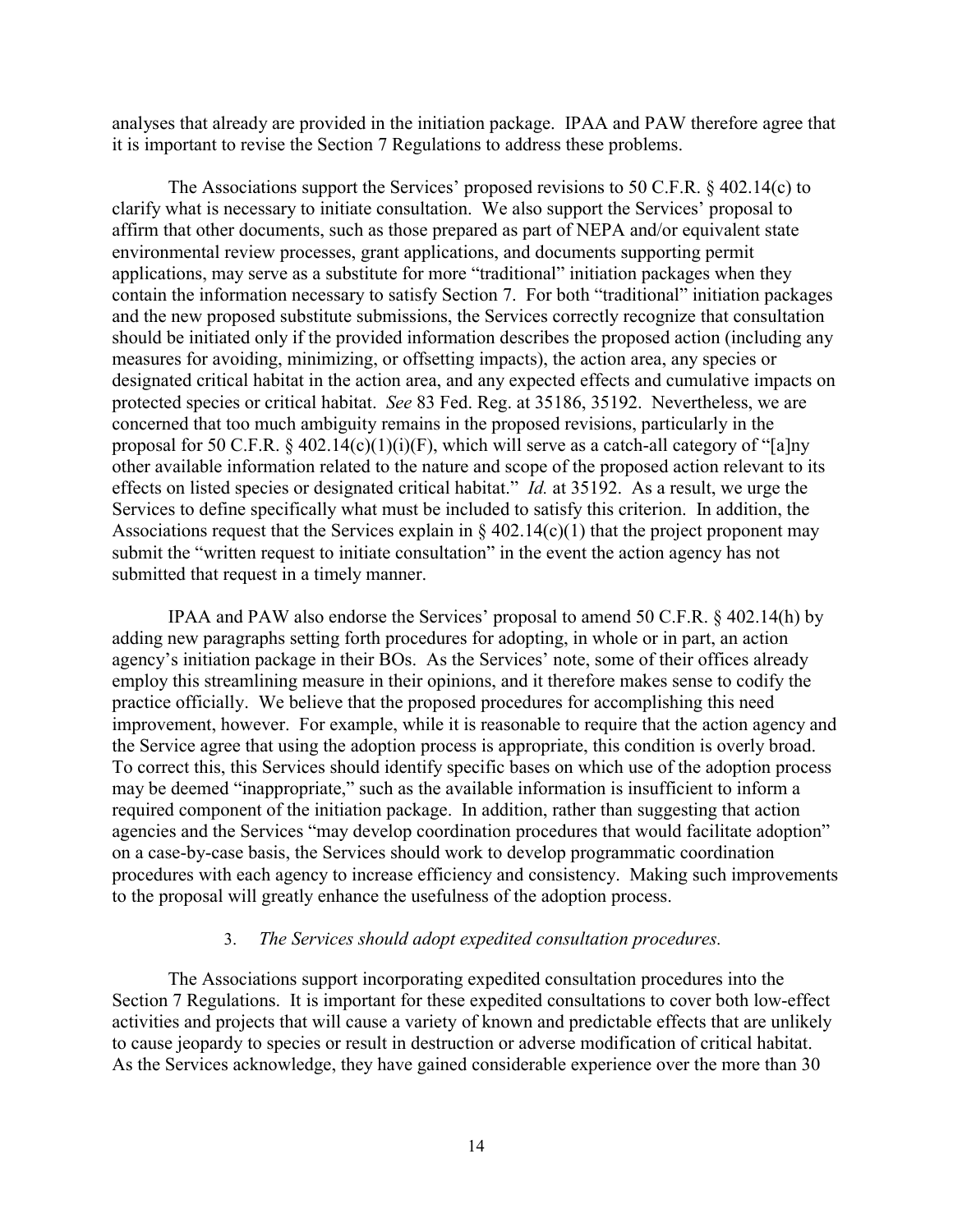years that they have performed Section 7 consultations and readily can identify those activities for which the standard consultation process is unnecessary.

As part of the proposal, the Services identify habitat restoration projects as one example of activities that would be appropriate for expedited consultation. We urge the Services to identify other examples based on their experience to provide further guidance on the use of expedited consultation. For example, the Services should employ expedited consultations on the issuance of Section 10 permits. As explained in our comments in Section III.A above, such consultations are limited to the authorization of incidental take of the covered species. As a result, the specific take authorization (*i.e.*, analysis of the permit issuance criteria), permit term, and permit area make the effects of the action fully known and predictable. In addition, FWS should perform expedited consultations on projects that require tree clearing within the range of the listed tree-roosting bats. Given that FWS has performed thousands of consultations on these activities over the last decade alone, it should have sufficient information to identify categories of these projects (such as those below a certain acreage threshold and those that occur outside of established bat buffers) that are appropriate for expedited consultation. Likewise, both of the Services have decades of experience with consulting on maintenance dredging activities, which should enable them to identify categories of dredging projects for which the impacts either are minimal or are known and predictable. IPAA and PAW request that the Services add additional examples of this sort to the revised regulations.

Over the longer term, the Associations believe that the Services should continue to identify additional categories of activities (e.g., tree clearing) and categories of projects (e.g., pipelines, nonlinear projects less than 10 acres) that will meet the eligibility criteria for expedited consultation. Doing so would enable the Section 7 Regulations evolve and reduce inconsistent and haphazard use of expedited consultations. We recommend that the Services specifically codify these categories in future rulemakings, similar to categorical exclusions under NEPA, to ensure that use of expedited consultation receives deference from a reviewing court if challenged by a project opponent.

### **C. The Services Should Revise the Section 7 Regulations to Clarify and Improve Effects Analyses Performed During Consultations.**

Effects analyses under Section 7 are the linchpin of the Services' consultations on federal actions. They determine whether an action is eligible for informal consultation or whether more detailed formal consultation is required. *See* 16 U.S.C. § 1536(b)-(c). In the case of formal consultation, effects analyses determine whether there is a risk of jeopardy to listed species or destruction or adverse modification of critical habitat and therefore whether the Services must identify reasonable and prudent alternatives. *See id.* § 1536(b)(3)(A). As a result, it is imperative that the Services' effects analyses both comply with the standards that Congress prescribed under Section 7 and are performed efficiently in a consistent and predictable manner. To that end, the Associations offer the following comments on the Services' proposed revisions to the Section 7 Regulations governing analysis of effects during consultation.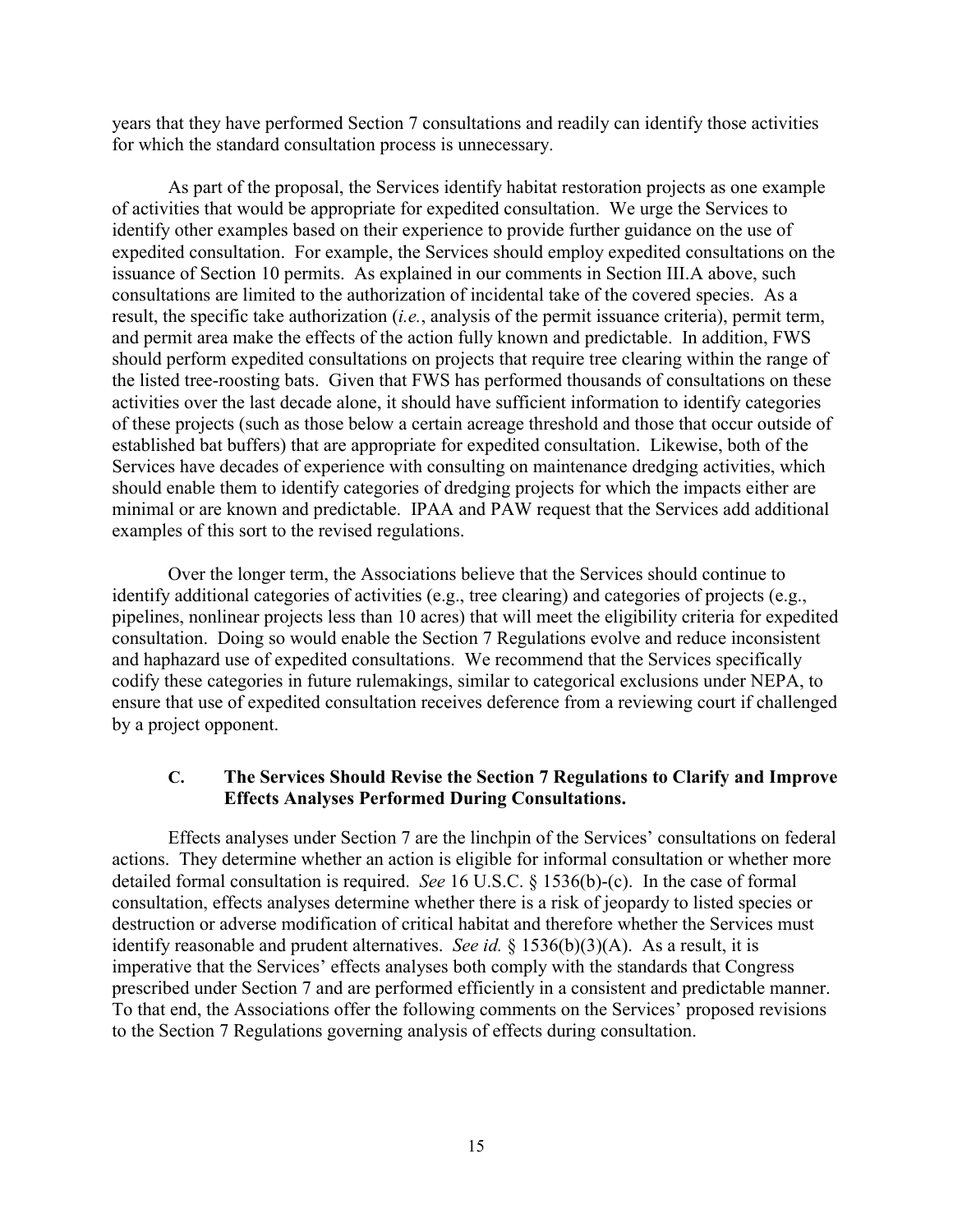1. *The Services should revise the definition of "destruction or adverse modification" to clarify that effects determinations must consider impacts to critical habitat "as a whole."*

In 2016, the Services revised the definition of "destruction or adverse modification" of critical habitat in the Section 7 Regulations to address two federal court rulings that invalidated their previous definition and ostensibly to modify and streamline their regulations to reflect "lessons learned" from their administrative experiences. IPAA commented on those proposed revisions, explaining that the new definition was simultaneously too broad and too vague. *See* Comments of IPAA, Docket No. FWS-R9-ES-2011-0072 (Oct. 9, 2014). One issue of particular concern to us was that, in trying to clarify the term "appreciably diminish," the Services had clearly stated in the preamble to their proposal that "[t]he question is whether the 'effects of the action' will appreciably diminish the conservation value of the critical habitat as a whole, not just in the area where the action takes place," but then they failed to carry forward that concept into the revised regulations. *See id.* at 6. While we were disappointed that the Services did not expressly incorporate that "as a whole" concept into the final 2016 revisions, we are encouraged that the agencies now are revisiting this issue, and we again urge them to codify this language in the Section 7 Regulations.

In the preamble to the new proposed definition of "destruction or adverse modification," the Services state that they did not add "as a whole" to the 2016 definition because they believed at the time that the Section 7 Regulations "already ensure[] that the determination is made at the appropriate scale." 83 Fed. Reg. at 35180. As the Services now acknowledge and as the Associations' members have experienced firsthand, however, that is not the case. Notwithstanding the Services' clear informal articulations of the appropriate scale of critical habitat evaluations, agency staff continue to base "destruction or adverse modification" determinations on impacts at far narrower scales, such as the action area and affected critical habitat unit. The Associations therefore urge the Services to correct this issue by finalizing the revised definition of "destruction or adverse modification" as proposed.

### 2. *The Services should simplify the definition of "effects of the action" to focus on "but for" causation and effects and activities that are "reasonably certain" to occur.*

As the Services recognize, Section 7 effects analyses regularly are encumbered by the numerous categories of "effects" identified in the current regulations, a problem that is compounded by a lack of guidance on which *potential* effects to analyze. The Services are in the unenviable position of having to parse their analyses according to slight and subjective differences between direct and indirect effects, as well as distinguish between the effects of the action and effects from interrelated and interdependent activities, while making judgment calls about whether a potential effect or activity is likely to materialize or is only hypothetical. This immethodical approach overcomplicates the analysis and leads to inconsistent results. It also goes well beyond what is necessary to comply with the ESA's requirement to "insure that" an agency action "is not likely to" result in jeopardy of a species or destruction or adverse modification of critical habitat. *See* 16 U.S.C. §1546(a)(2). The Associations therefore agree that the Services should simplify and clarify the definition of "effects of the action" and support the three principal proposed revisions for doing so.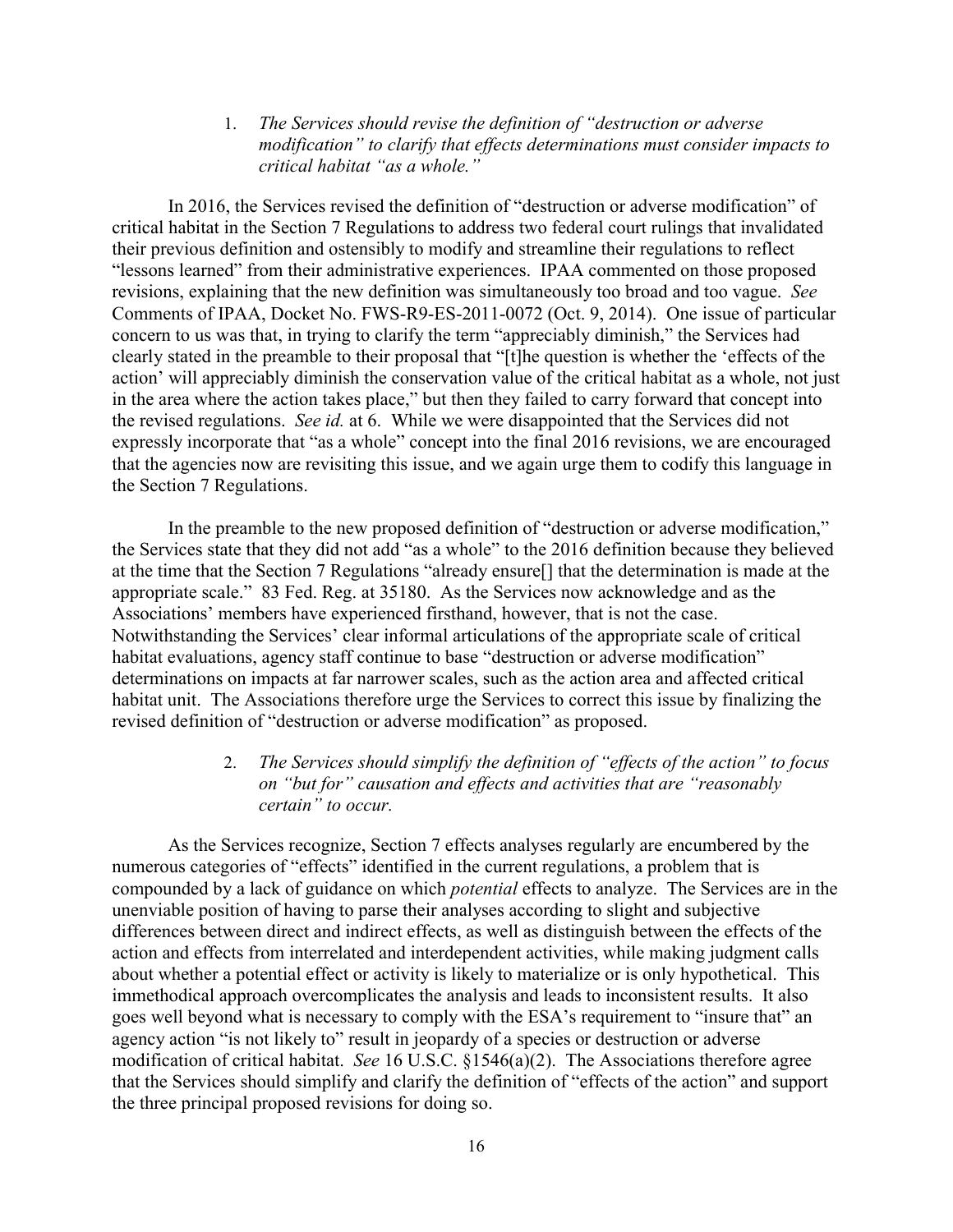The Services' proposal to refine the definition of "effects of the action" by subsuming the various categories of "effects" within a single comprehensive category would significantly simplify consultations without sacrificing their quality. The first proposed revision would accomplish this using the familiar "but for" standard. Redefining "effects of the action" to encompass any effects or activities that would not occur "but for" the proposed action would fully cover the current concepts of direct effects, indirect effects, and effects from interrelated and interdependent activities. Moreover, as the Services acknowledge, they have unofficially relied on this "but for" test in practice when conducting their consultations, and federal courts have endorsed the standard for effects analyses. *See* Section 7 Consultation Handbook at 4-47 (Mar. 1998); *Sierra Club v. BLM*, 786 F.3d 1219, 1225 (9<sup>th</sup> Cir. 2015). Codifying this standard will allow the Services to focus their attention on analyzing the "effects of the action" rather than spending time deciding how to categorize the effects being analyzed.

Second, the Services' proposal to revise their definition of "effects of the action" by explicitly stating that such effects must be "reasonably certain to occur" likewise is a helpful way to simplify the consultation process without altering the requisite scope of consultations. As the Services correctly explain, the "reasonably certain" standard already informs their analyses of indirect and cumulative effects under the current Section 7 regulations. This revision will simply make clear that the Services should not analyze *any* effect that is merely speculative. Accordingly, the Associations request that the Services adopt the revision as proposed.

Third, IPAA and PAW concur that the Services should add a new provision (50 C.F.R. § 402.17) to specify which *activities* are "reasonably certain to occur." Including a new provision of this sort would be consistent with and provide the same benefits as the proposed revisions to the definition of "effects of the action" discussed immediately above. Nevertheless, we recommend augmenting the language of the proposed provision to more particularly describe the factors to consider when evaluating whether an activity is "reasonably certain to occur." For example, it is uncertain what the first factor ("Past relevant experiences") refers to and what its scope might include. We therefore request that the Services strike that factor from the provision or clarify their intent and provide another opportunity for comment. Similarly, the second factor ("Any existing relevant plans") requires further definition to make clear that conceptual, inchoate, or aspirational plans are not "reasonably certain to occur." In addition, we are concerned that the non-exclusive nature of the listed factors, as currently proposed, will create further confusion and inconsistency.

To provide the needed specificity for determining when an activity is "reasonably certain to occur," the Associations request that the Services require that the activity be "definitely planned and concretely identifiable." Adding such a requirement would achieve the Services' stated goal of evaluating activities that are more than speculative but not necessarily guaranteed to occur.

### 3. *The Services should clarify that identification of the "environmental baseline" is an independent step in the effects analysis.*

IPAA and PAW agree with the Services that it is appropriate to add a standalone definition for the term "environmental baseline" in the revised Section 7 Regulations. While a